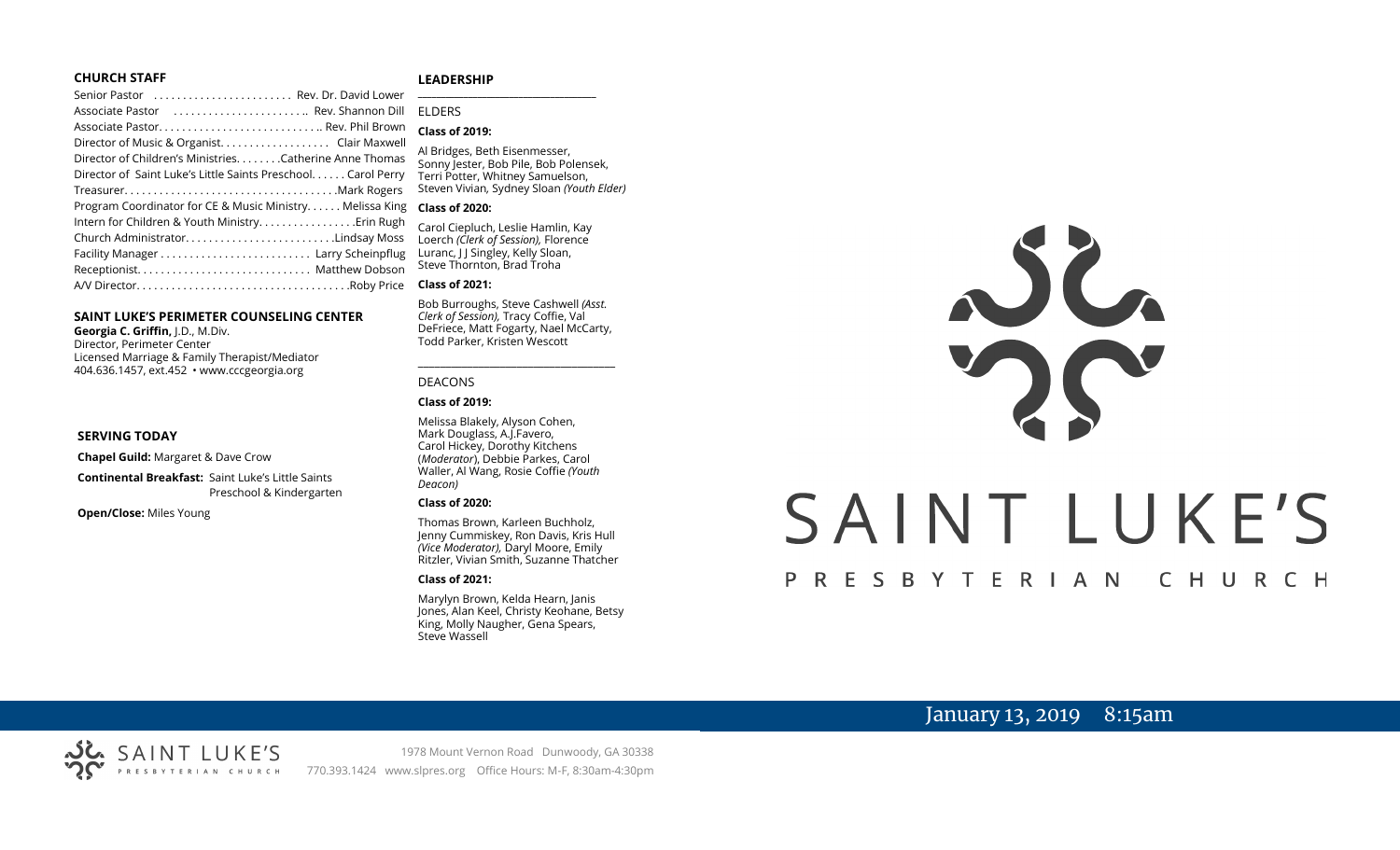

1978 Mount Vernon Road • Dunwoody, Georgia 30338 770.393.1424 • www.slpres.org

#### **January 13, 2019**

Baptism of the Lord

#### **Liturgical Color:** White

*Liturgical colors can orient us to the season of the church year and help to engage the sense of sight in worship. White is used for special days and events, such as Christmas and Easter.*

#### **SUNDAY SCHEDULE**

8:15am Chapel Communion Service 9:15am Sunday School 10:30am Sanctuary Worship Service *Nursery available at all services and Sunday School.* 

#### MISSION

Responding to God's call and empowered by the Holy Spirit, we invite all to join us in knowing, serving, and sharing Jesus Christ here and around the world.

#### VISION

To be a beacon of faith, hope, and love– every member an active disciple in Christ's ministry.

## **WELCOME, GUESTS!**

We are delighted you are worshipping with us.

**DURING** the Welcome, please print the requested information on the Friendship Pad and pass the Friendship Pad down the pew.

**AFTER** the worship service, please join us outside the Chapel where our Pastors will be available to answer questions and provide you with a loaf of freshly-baked bread.

#### **FOR MORE** information about our

programs, ministries or membership, please contact one of our Pastors at 770.393.1424, or visit our website: slpres.org.

#### **THAT ALL MAY WORSHIP**

**ASSISTIVE** hearing devices, large print hymnals, large print bulletins and back cushions are available. Please contact an usher for further assistance.  $\square$ 

**CHILDREN** are a precious part of our church family, and we welcome them in worship. Worship activity sheets and tactile activities are available on the table just outside the Chapel doors. For your convenience, there is a Family Restroom located in the administrative office's hallway, on the first floor, near the main lobby.

#### **SAINT LUKE'S LITTLE SAINTS PRESCHOOL & KINDERGARTEN Registration for the 2019~2020 school year is January 22-24!**

Our accredited program honors the individuality of the child as we prepare each student for elementary school. Children ages 12 months through Kindergarten enjoy learning in our beautiful classrooms under the guidance of our dedicated and experienced teachers.



CAINT LIIKE'S PRESRYTERIAN

#### **REGISTRATION DATES:**

**January 22nd** (Church Members) **January 23rd** (Current Families) **January 24th** (New Families) For further information and to arrange a tour, please contact Carol Perry, Director: 770.393.1424 x240 or [carolperry@slpres.org.](mailto:carolperry@slpres.org)

#### **INFORMATION FOR ALL TARTAN TROT SUPPORTERS RACE DAY IS FEBRUARY 23rd!**

#### **1 - REGISTER FOR THE RACE**

We need runners! If you are a sponsor, please use the promo code already provided to you by email to take advantage of your complimentary race registrations! It's a perk of being a Sponsor. Use them yourself or give them away. You can register here: [https://raceroster.com/events/2019/16889/tartan](https://raceroster.com/events/2019/16889/tartan-trot-5k10k)-trot-5k10k

#### **2 - BECOME A SPONSOR OR PAY YOUR PLEDGE**

There is still time to sponsor. Please feel free to do so online through Realm or using a pledge card. If you have already pledged, just a friendly reminder that you may fulfill your pledge online through Realm or you can drop a check off in the collection plate or the church office. Be sure to write "Tartan Trot 2018" in the memo line.

#### **3 - VOLUNTEER**

We can't make the Tartan Trot happen without all of the the volunteers. We have l ots of opportunities outside and inside so please take a look at the sign up to find a spot or we can find one for you....

[https://www.signupgenius.com/go/10C0B4AABAD2BA31](https://www.signupgenius.com/go/10C0B4AABAD2BA31-tartan)-tartan

#### **4 - CAKE & PIES**

We are famous in the running world for our awards of baked goods. We need **150+** homemade pies and cakes; and are very grateful to each on of you for your willingness to keep the tradition going. Please sign up at: [https://www.signupgenius.com/go/9040A4AAAAF22A13](https://www.signupgenius.com/go/9040A4AAAAF22A13-2019)-2019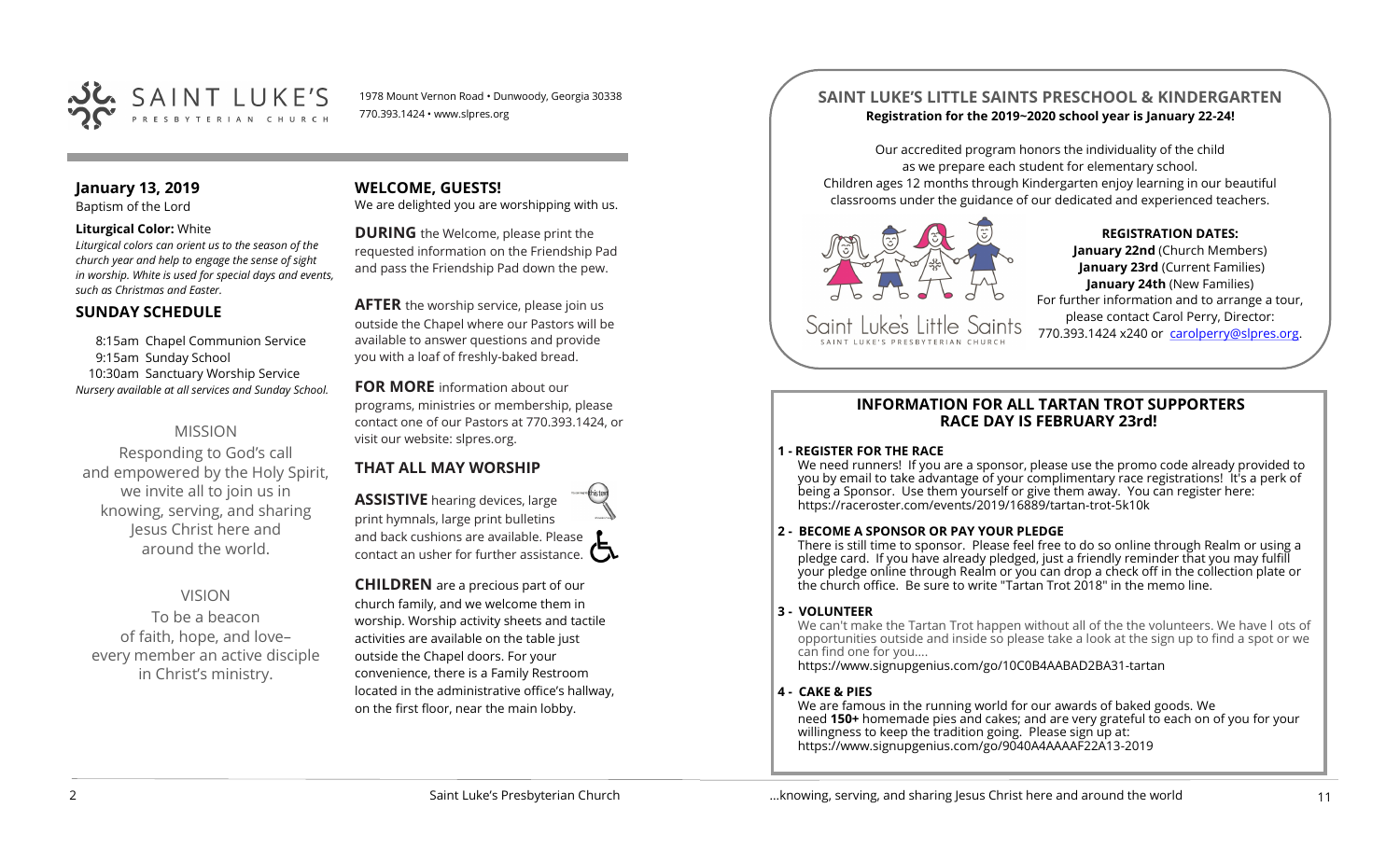**2019 COMMITMENT UPDATE** —We are grateful for the positive and generous response of so many folks to this year's commitment campaign. Pledges as of December 8th totaled \$1,080,157 from 151 individuals or families. So many of you have increased your pledges by 7% or more; just what we requested and prayed for. **THANK YOU for supporting God's work here at Saint Luke's**. Our goal is to reach \$1.368 million, so we are not done yet. Last year we received 200 pledges and our hope is the remaining members who have not turned in their pledges will match or increase their commitment 7% for 2019 if they are able. A 7% increase in giving will allow us to fund our anticipated 2019 budget, more than 7% will allow Saint Luke's to do even more! We are coming to the end of the commitment season and we will begin to finalize budgets for 2019 based on the final results from this year's campaign. To those who have not yet responded, open your hearts and let's make it happen! Submit your pledge via Realm at slpres.org or on the mobile app, send a confidential email to [commitment@slpres.org](mailto:commitment@slpres.org) or by submitting a pledge form to the church office.

**CHILLY? CHILI! —** Adults are invited to the home of Mary and Billy Martin for a Chili Supper on **Saturday, January 26, from 6:30pm-9pm**, \$7.50/person at the door. Please RSVP on the church web site or contact Mary Martin at [marymckeemartin@gmail.com](mailto:marymckeemartin@gmail.com) or Faye Cashwell at [faye@cashwellhome.com.](mailto:faye@cashwellhome.com)

**SUNDAY, JANUARY 27: HOW LONG DOES IT TAKE TO MAKE 10,000 SANDWICHES? —** Come and find out at the annual Presbyterian Women (PW) Sandwich Project. We'll be making sandwiches for hungry folks around Atlanta that will be distributed to four home-less shelters. Both young and old can help make sandwiches, so plan to attend! The fun starts at 9:30am in the Great Hall. Additionally, this winter weather is cold, so we'll be collecting mittens, gloves and men's white tube socks for those in need. See our display in the lobby to sponsor a box of sandwiches for \$25! All donations help offset the cost of sandwiches.

**OWLS LUNCHEON on JANUARY 22—** Please join us at 11:30a.m. on Tuesday, January 22, in the Session Room at Saint Luke's for the OWLS (Older, Wiser, Loving Seniors) lunch and entertainment featuring Judy Boehm duo. Let's get 2019 off to a great start!

**MARRIAGE RETREAT— FEBRUARY 8-10 —**Whether you are newly married wanting to know more about what's ahead, parents in the midst of busyness looking to reconnect, or just want to have a weekend away with your spouse join us at Calloway Gardens for the **Better Marriages retreat, February 8-10, 2019.** You can stroll through the gardens, attend workshops designed to enrich your marriage, and meet great people! Register now! For any questions email or call Bob and Christine Crutchfield at 770-364-8079 and [Gafrog01@hotmail.com.](mailto:Gafrog01@hotmail.com) 

#### **In Preparation for Worship**

**"**As Christians our baptism joins us to Christ. We share in being named and claimed by God. This isn't primarily to fill our need to feel accepted and loved, though it certainly does that. When we forget our baptism, we forget who and whose we are. The world insists that we belong to ourselves, our employer, our family, our children's school or sports team, or the government of our country. As Christians we reject all these claims of ownership; we belong to God. It is about God's purposes, and through our baptism we no longer live for ourselves, we now live to, for and with God."

*- Heather Carlson, Ekklesia Project*

**Prelude** Soul, Adorn Yourself With Gladness *arr. Anton Leupold* 

#### **Welcome and Announcements**

*If you are new to Saint Luke's today, welcome, we are so glad you are here! We have a gift of fresh bread we would love to give to you as a token of our gratitude. Please introduce yourself after worship to receive your welcome gift.*

*Please take the time now to fill out the Friendship Pads situated at the end of each pew. Write down your names and pass the pad down the pew, so that you may greet your pew neighbors by name and that we may know you are here.*

#### **Call to Worship\***

| Leader: God who creates, Your Spirit swept across the formless waters of chaos, |
|---------------------------------------------------------------------------------|
| making light and earth and life.                                                |

- **People: God who calls, Your Spirit spoke over the waters of the Jordan naming Jesus as Your beloved child.**
- Leader: God who blesses, Your Spirit moves with Grace in our lives.
- **People: As proclaimed in our baptism, You call us as Your children to bear Your grace for the world.**

**We praise You, Holy One, for the washing and refreshing waters of Your grace.**

**Opening Hymn #485\*** We Know That Christ Is Raised

#### **Passing the Peace of Christ\***

Leader: May the peace of Christ be with you. **People: And also with you.** 

#### **Prayer for Illumination**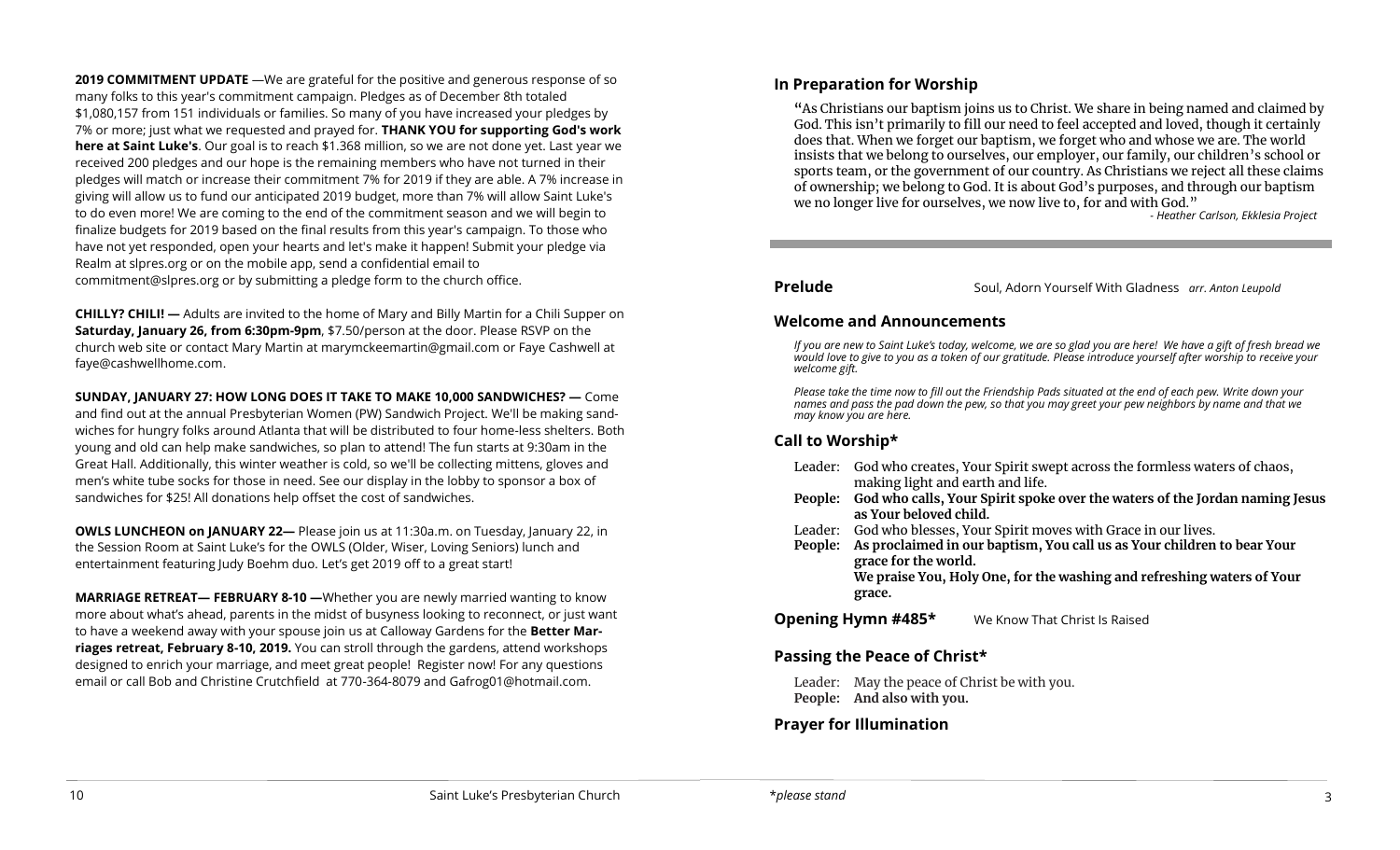#### **Scripture Reading** Matthew 3:1-17, *pg. 2 of the New Testament*

Leader: The Word of the Lord. **People: Thanks be to God.** 

#### **Tell Us Our Story and Moment for Saint Luke's Little Saints Preschool &**

#### **Kindergarten**<br> **Kindergarten**

*Children are always welcome to stay in worship. If preferred, parents may take their child(ren) to child care in Room 114.*

**Sermon Example 3 Constant Constant Constant Constant Constant Constant Constant Constant Constant Constant Constant Constant Constant Constant Constant Constant Constant Constant Constant Constant Constant Constant Co** 

#### **Thanksgiving for Baptism**

- Leader: The Lord be with you.
- **People: And also with you.**
- Leader: Lift up your hearts.
- **People: We lift them up to the Lord.**
- Leader: Let us give thanks to the Lord our God.
- **People: It is right to give God thanks and praise.**
- Leader: We give you thanks, Eternal God, for you nourish and sustain all living
- things by the gift of water.
- **People: In the beginning of time, your Spirit moved over the watery chaos, calling forth order and life.**
- Leader: In the time of Noah, you destroyed evil by the waters of the flood, giving righteousness a new beginning.
- **People: You led Israel out of slavery, through the waters of the sea, into the freedom of the promised land.**
- Leader: In the waters of Jordan, Jesus was baptized by John and anointed with your Spirit. By the baptism of his own death and resurrection, Christ set us free from sin and death, and opened the way to the life that is eternal.
- **People: We rejoice that you claimed us in baptism, and that by your grace we are born anew. By your Holy Spirit renew us, that we may be empowered to do your will and continue forever in the risen life of Christ, to whom, with you and the Holy Spirit, be all glory and honor, now and forever. Amen.**

#### **Remembrance of Baptism**

*Those wishing to renew the promises of baptism are invited to come forward to the font, hold out your hands to receive droplets of water, and return to your pew by the side aisle.*

# MUSIC MINISTRY

**Clair Maxwell clairmaxwell@slpres.org / 770.393.1424 ext. 227** 

 $\_$  , and the set of the set of the set of the set of the set of the set of the set of the set of the set of the set of the set of the set of the set of the set of the set of the set of the set of the set of the set of th

#### **CHOIR NEW YEAR**

Make it one of your new year's resolutions to join a choir! There are spaces open in all our groups, and we would love having you join us. Come as often as you are able, and no experience is necessary. Be a part of our church's music ministry!

**Cherub (PreK - K):** Wednesdays at 5:15pm with Catherine Anne Thomas **Westminster (1st-5th):** Wednesdays at 5:00pm with Clair Maxwell **Festival Ringers:** Wednesdays at 6:30pm with Clair Maxwell **Chancel:** Wednesdays at 7:30pm with Clair Maxwell

# ADULT MINISTRY

**Shannon Dill shannondill@slpres.org / 770.393.1424 ext. 229**   $\_$  ,  $\_$  ,  $\_$  ,  $\_$  ,  $\_$  ,  $\_$  ,  $\_$  ,  $\_$  ,  $\_$  ,  $\_$  ,  $\_$  ,  $\_$  ,  $\_$  ,  $\_$  ,  $\_$  ,  $\_$  ,  $\_$  ,  $\_$  ,  $\_$  ,  $\_$ 

#### **ADULT SUNDAY SCHOOL**

Individual classes have begun. Please see the website for a full description of each class. (http://slpres.org/program-ministries/adult-ministry/sunday-school)

Faith Foundations: Room 232 House to House: Room 203 Seasons of the Spirit: Room 231/233 Soul Food: Room 234/236

#### **FRIDAY MORNING MEN'S BIBLE STUDY**

Fellowship and Bible study every Friday from 6:40-8am in the Parlor with Dan Joyce.

#### **BIBLE STUDY: "WAYFARERS"**

Come join David, Shannon or Phil as this week's preacher leads a study of the scripture for the upcoming Sunday's worship. Meet on Wednesdays at 10am in the church library.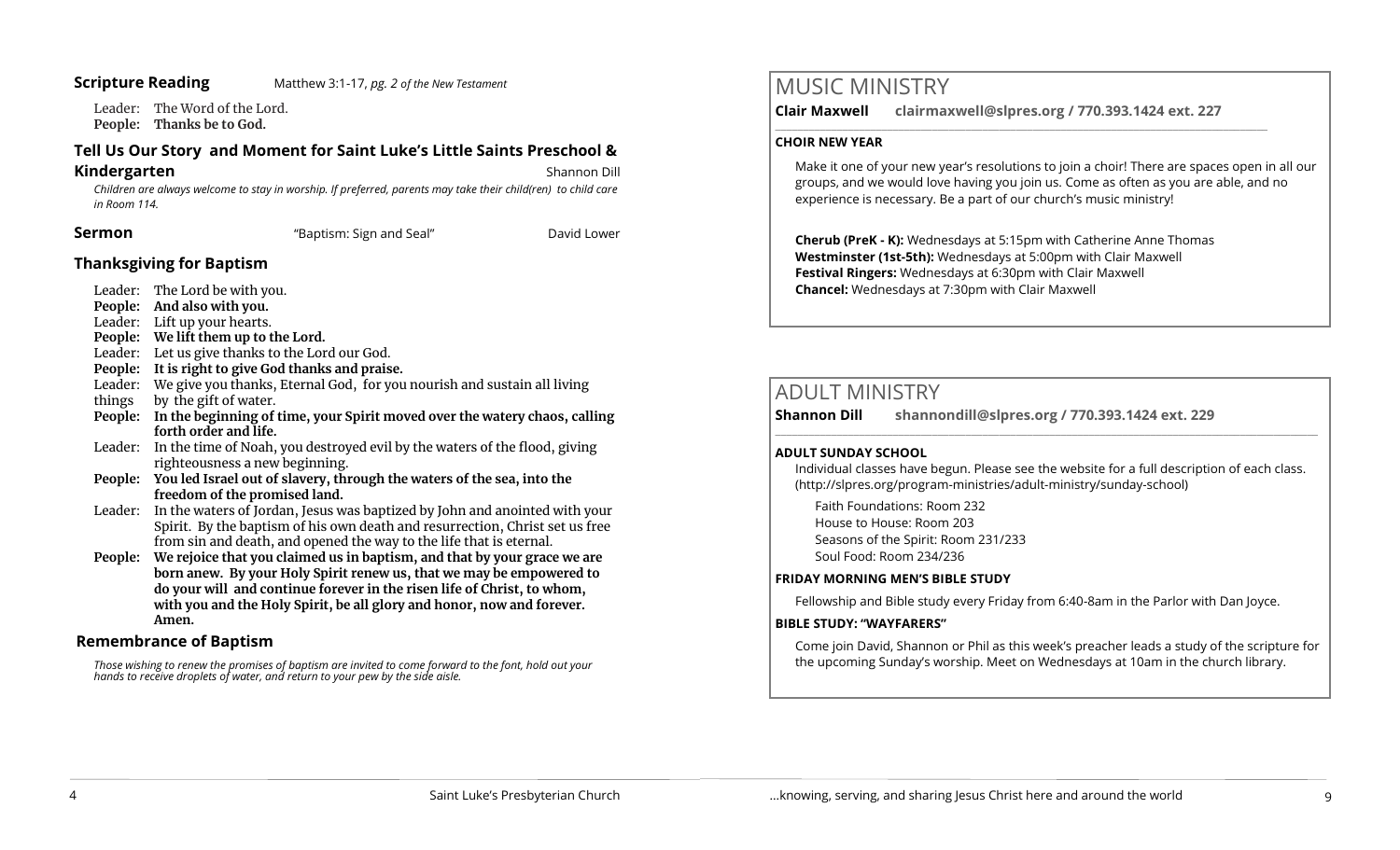# YOUTH MINISTRY

**Phil Brown philbrown@slpres.org / 770.393.1424 ext. 238** 

#### **JANUARY 13**

- **Sunday School:** We will meet upstairs in the youth room at **9:15am**
- **Youth Group:** We will all meet at the church and run around together from 5:00-7:00 pm. Bring \$5 for pizza.

\_\_\_\_\_\_\_\_\_\_\_\_\_\_\_\_\_\_\_\_\_\_\_\_\_\_\_\_\_\_\_\_\_\_\_\_\_\_\_\_\_\_\_\_\_\_\_\_\_\_\_\_\_\_\_\_\_\_\_\_\_\_\_\_\_\_\_\_\_\_\_\_\_\_\_\_\_\_\_\_\_\_\_\_\_\_\_

#### **THINGS TO LOOK FOR IN THE YOUTH EMAIL:**

- Middle school youth group snack sign-up
- High school youth group host sign-up
- Summer trip deadline information

#### **PARENT RETREAT—FEBRUARY 8-10**

A weekend in Montreat, NC focused on parenting kids of all ages. Sponsored by Saint Luke's and other churches around the Southeast. For more information: [www.authenticparents.org](http://www.authenticparents.org)

# S P L A S H ! CHILDREN'S MINISTRIES

**Catherine Anne Thomas cathomas@slpres.org / 770.393.1424 ext. 228 \_\_\_\_\_\_\_\_\_\_\_\_\_\_\_\_\_\_\_\_\_\_\_\_\_\_\_\_\_\_\_\_\_\_\_\_\_\_\_\_\_\_\_\_\_\_\_\_\_\_\_\_\_\_\_\_\_\_\_\_\_\_\_\_\_\_\_\_\_\_\_\_\_\_\_\_\_\_\_\_\_\_\_\_\_\_\_\_\_\_\_\_\_\_\_\_\_\_\_\_\_\_\_\_\_\_** 

#### **IT'S BACK!**

Feast starts this week! Our Wednesday night dinners are a great chance for friends of all ages to connect. Wednesday nights January 16-March 6, 5:45—7:00pm. Childcare will be provided.

#### **VBS: COMING IN WITH A ROAR**

Save the dates of June 10 through June 13 for another amazing Vacation Bible School! Online registration will open on March 1…so the month will indeed come in like a lion!

#### **MUSIC WITH MISS CATHERINE ANNE**

**New!** Our Cherub Choir (ages PreK-K) will be led by Catherine Anne Thomas, Director of Children's Ministries. Pre-K and Kindergarten children are invited to join Catherine Anne from 5:15 - 5:45 pm on Wednesdays before FEAST (January 16-March 6).

## **WESTMINSTER CHOIR RESUMES JANUARY 16**

Children in first through fifth grade are invited to join Clair Maxwell, Director of Music, at 5 pm on Wednesdays before FEAST. The Westminster Choir will meet on Wednesdays January 16- March 20 with a performance on March 24.

**Responsorial Song** Take Me To The Water *arr. Walter Ehret* 

#### **REFRAIN (ALL) Take me to the water. Take me to the water. Take me to the water to be baptized.**

I love Jesus, I love Jesus, I love Jesus, yes, I do. **REFRAIN**

He's my Savior, He's my Savior, He's my Savior, yes, he is. **REFRAIN** I'm going back home, I'm going back home, I'm going back home to be baptized. **REFRAIN** Glory hallelujah, glory hallelujah, glory hallelujah to be baptized. **REFRAIN**

## **Moment for Commitment**

## **Offering Invitation**

*Giving is a tangible sign of worship. If you give electronically, there is a blue, laminated, electronic giving card in the pew rack to place in the offering plate as it is passed.*

## **Song of Thanksgiving**



## **Holy Communion**

*Communion will be served by intinction (dipping the bread into the cup). Everyone is invited to participate in the sacrament. The cup holds grape juice, not wine, during this service. A server with gluten-free wafers will be standing directly in front of the communion table for those who prefer this option. If you would prefer to be served where you are sitting, please raise your hand.*

**Offertory O Morning Star, How Far and Bright** *arr. Paul Manz*